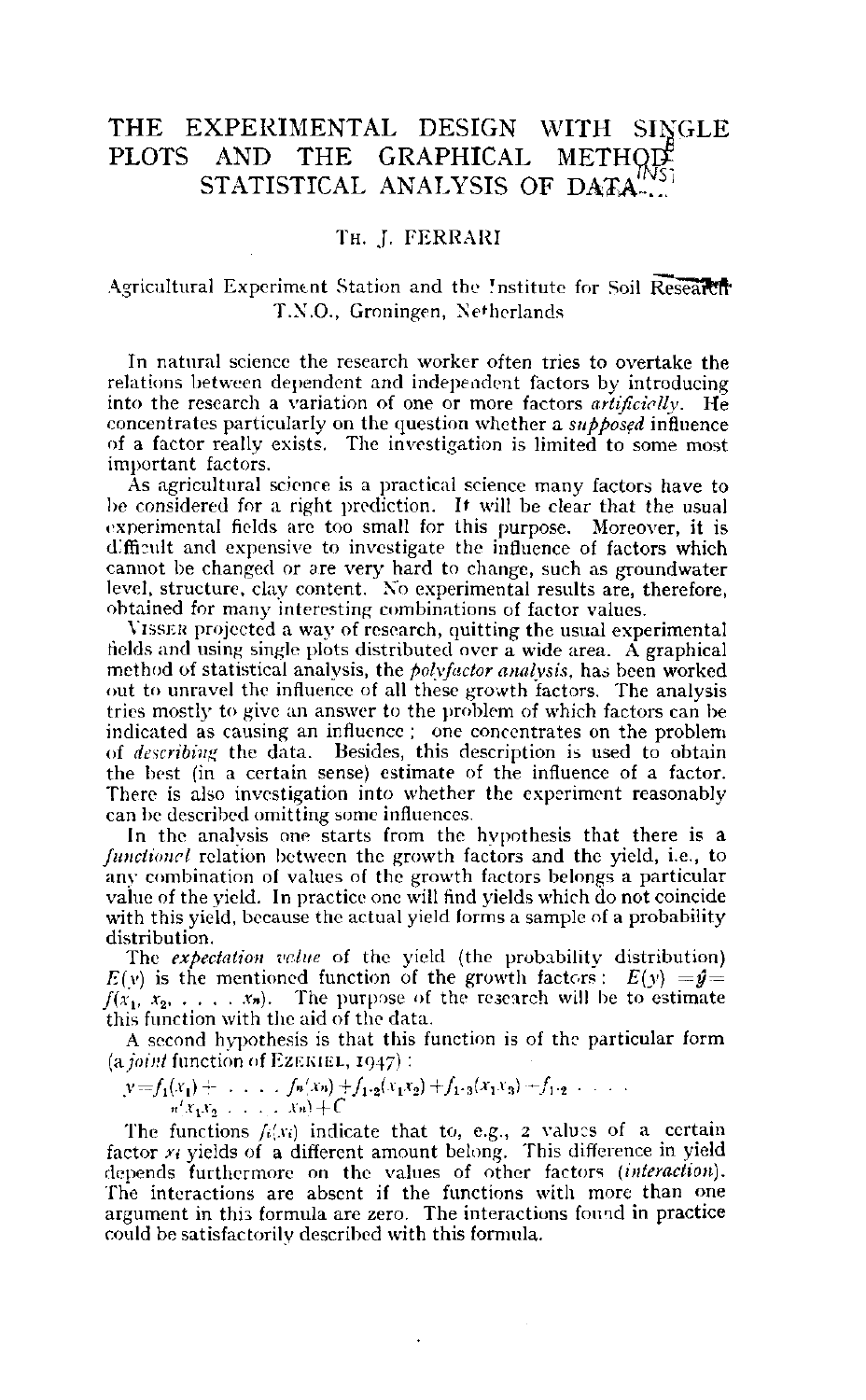## 232 SESSION 7

The purpose of the research is to draw up a regression equation of the above-mentioned type, which describes the experiments satisfactorily. It is, therefore, necessary that the *mathcmciiccl* form of this regression equation be known or reasonably assumed, after which the parameters in this equation with the aid of the experiments can be determined. The assumption of the form of the equation is essentially not a mathematical but an agricultural question. The data obtained by the experiment may give a *suggestion* about the possible form.

The theoretical knowledge of the influence of the growth factors is very small and consequently the form of the regression function is mostly unknown. Moreover, if a form is given, the process of the determination of the parameters is mostly very difficult and takes much time. A graphical method of statistical taking together is here used : a fluent line is drawn by hand, joining as well as possible the averages of the columns. Consequently the suggestion given by the data is fully used.

The figures  $I$ ,  $2a$ ,  $2b$ ,  $3a$ ,  $3b$  and  $4$  show schematically the relation between the yield and respectively  $\tau$ ,  $z$  and  $\tau$  growth factors. These relations are represented mathematically by the equations

 $y = f(x_1), y = f(x_1, x_2)$  and  $y = f(x_1, x_2, x_3)$ .



Yield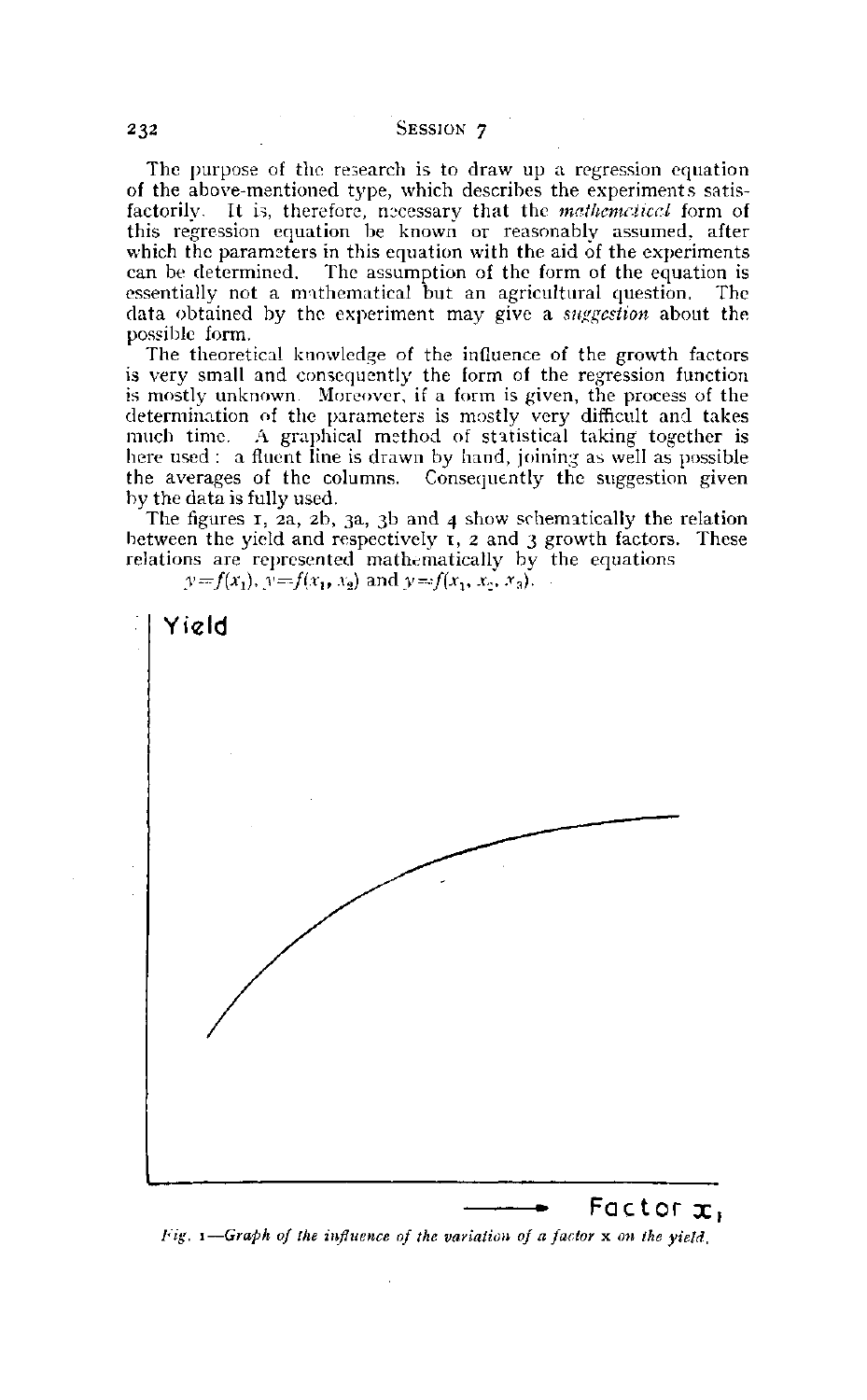#### $S<sub>E</sub>$ SESSION 7 233

The relation e.g.,  $y=f(x_1, x_2)$  is visualized in the three-dimensional diagram of the figures 2a and ?a. In the analysis a two-dimensional representation is used (figures 2b and 3b) : a graph of the function  $y = f(x_1, x_2)$  ( $x_2$  constant) is given at different values of  $x_2$ .

The relation  $y=f(x_1, x_2)$  in the figures 2a and 2b is supposed to be  $y=f_1(x_1)+f_2(x_2)$ , in which  $f(x_1, t^2)-\tilde{f}(x_1, t^2)$  is constant. The relation  $y=f(x_1, x_2)$  in the figures 3a and 3b, however, is supposed to be  $y=$  $f_1(x_1) + f_2(x_2) + f_1 \cdot z(x_1, x_2)$ , in which  $f(x_1, U) - f(x_1, U)$  is not constant (interaction).

In an analogous way it is possible to show the influences of *n* factors by using geometrical terms, which, when bounded by a threedimensional space, can be represented geometrically. In the analysis one determines each time the influence of a growth factor on the yield, the other factors being held (approximately) constant at different values.

The more factors are studied at the same time, the more data are necessary, so that in complicated multi-dimensional problems the supposition must be made that interactions of higher degrees are absent. This supposition is probably permissible from the agricultural viewpoint as the frequency of the parcels, which are in an extreme situation for several factors at the same time, is relatively low.



*Fig. 2a*—*Graph of the influence of the variation of a factor* x, *on the yield, at differen t values of a factor*  $x_2$ , without interactions. Fig. a–3-dimensional, fig. b–2-dimensional.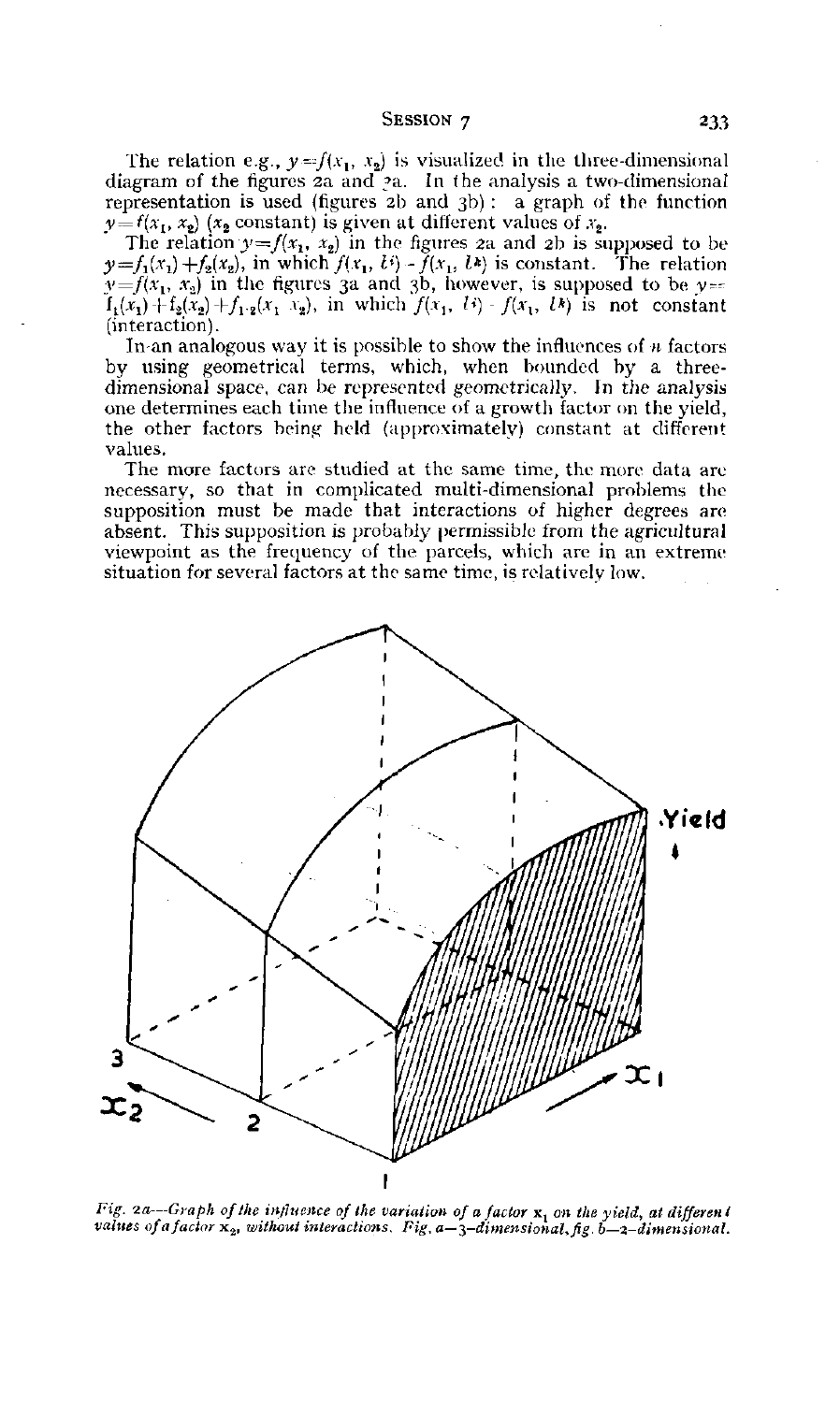In the literature on the subject three adjustment lines are known : *(a)* and *(b),* the two regression lines, one of the coordinates is supposed to be errorless, *(t)* the line obtained by an adjustment perpendicular to this line, which has to be taken if both coordinates are equally inaccurate. VISSER pointed out that regression lines may be of no use ; usually the error of the first coordinate is not small with respect of the error of the second coordinate. He, therefore, introduced a so-called direction of averaging, which takes into account the error of all coordinates and which is based on the relation between the gradients of two conjugate diameters of an ellipse.

Once a relation  $y=f(x)$  is found, it is possible to eliminate this influence *{correction),* by which the variance of the yield data is decreased. The correction value is the amount equal to the difference between the correction level and the expectation value of the yield corresponding to the values of the growth factor(s) on every plot. That yield is taken as the correction level for which  $\Sigma(f(\lambda^k) - y)$  correction level) is zero.

More or less high correlations between the growth factors are introduced into the research, because they are not avoided in this method. It is necessary to eliminate the error in the conclusions, caused by these correlations. This may be done in the same way



*Fis:. 2b*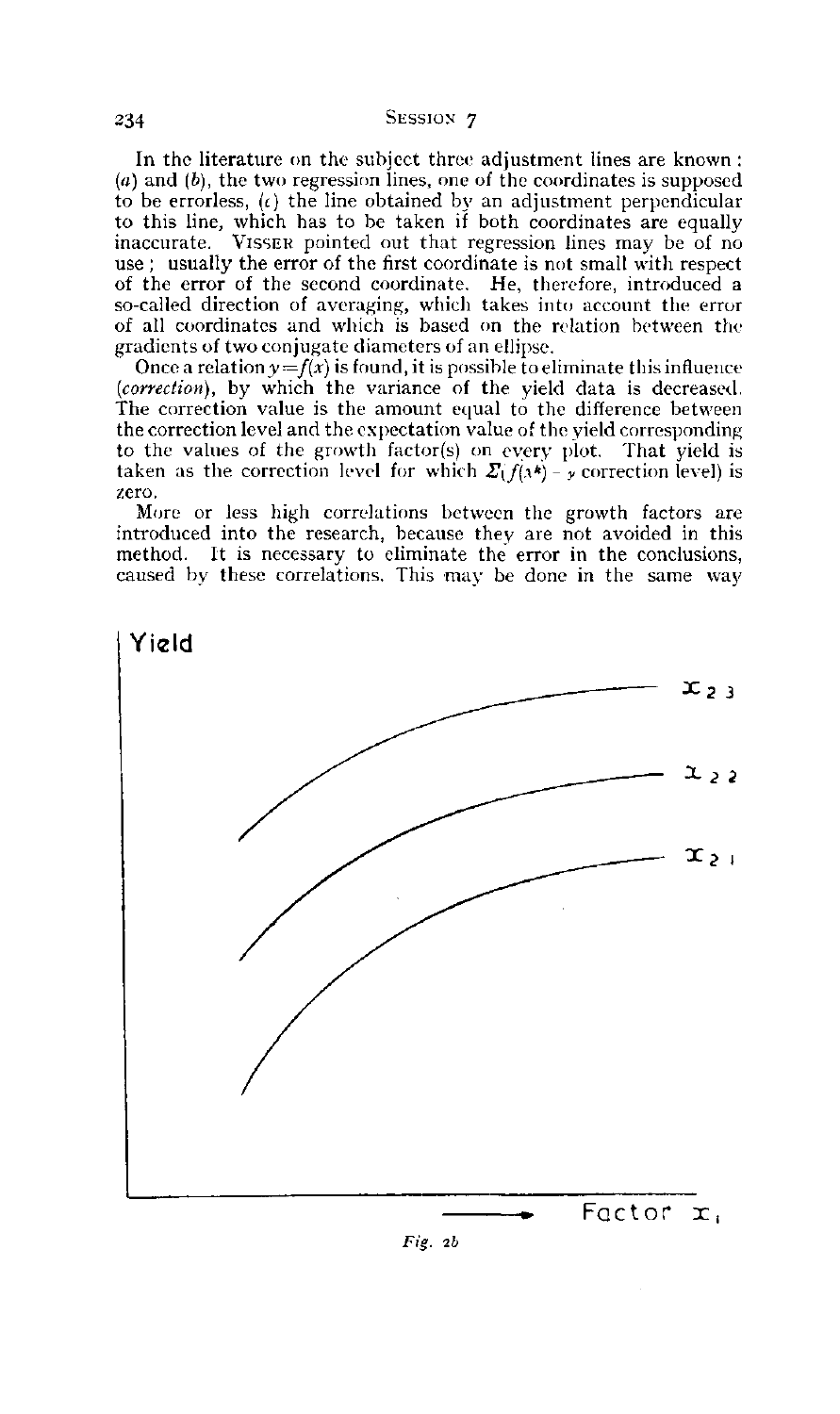$S<sub>E</sub>$ SESSION 7 235

as has already been described showing the existence of the interactions ; the number of constant values (groups) depends on the highness of the correlations. In our research each time three groups were used.

If the number of growth factors is *n* and if the number of groups, in which the extent of variation of a factor is divided, is s, the number of necessary data is proportional with  $c/n\times$  s $n-1$  ; here is  $c\!<$  r. Obv a complete more-dimensional treatment demands a very large number of data. Generally the available number of data is not sufficient for a complete more-dimensional treatment. In such cases a process of *iteration* can be applied.

This process may be demonstrated by the following example. The influence of e.g., 2 factors is assumed to be expressible in the form  $y=f(x_1, x_2)=f_1(x_1)+f_2(x_2)$ ; in the analysis  $\sum y-f(x_1, x_2)$ <sup>2</sup> must be a minimum. In the process of iteration the function  $y = f_1(x_1)$ is first determined in such a way that  $\mathcal{Z}(\mathcal{Y}-\int_1^1(x_1))^2$  is a min After the correction for  $y - f_1(x_1)$  the function  $f_2(x_2)$  is determ this postulates that  $\mathcal{Z}(y - f_1^{-1}(x_1) - f_2^{-1}(x_2))^2$  is a minimum. second tour the function  $y = f_1^2$  is determined; now  $\mathcal{Z}(y - f_1^2)$  $f_2^{\{1\}}(x_2)$  )<sup>2</sup> must be a minimum. And so on. The functions  $f_1^{\{r\}}(x_2)$  $f_2r(x_2)$  are the best preliminary estimates of the influences, if in the  $(r+1)$ -th tour the estimate of  $f_1(x_1)$  shows no change. It is possible to get an ultimate best estimate by choosing the best one out of all the function  $c_1 f_1(x_1) + c_2 f_2(x_2)$  (see further).

With what factors the analysis should be started, depends on :



*Fig.* 3a—*Graph of the influence of the variation of a factor* x, *on the yield, at different values of a factor*  $x_2$ , with interactions. Fig. a–3-dimensional, fig. b–2-dimensional.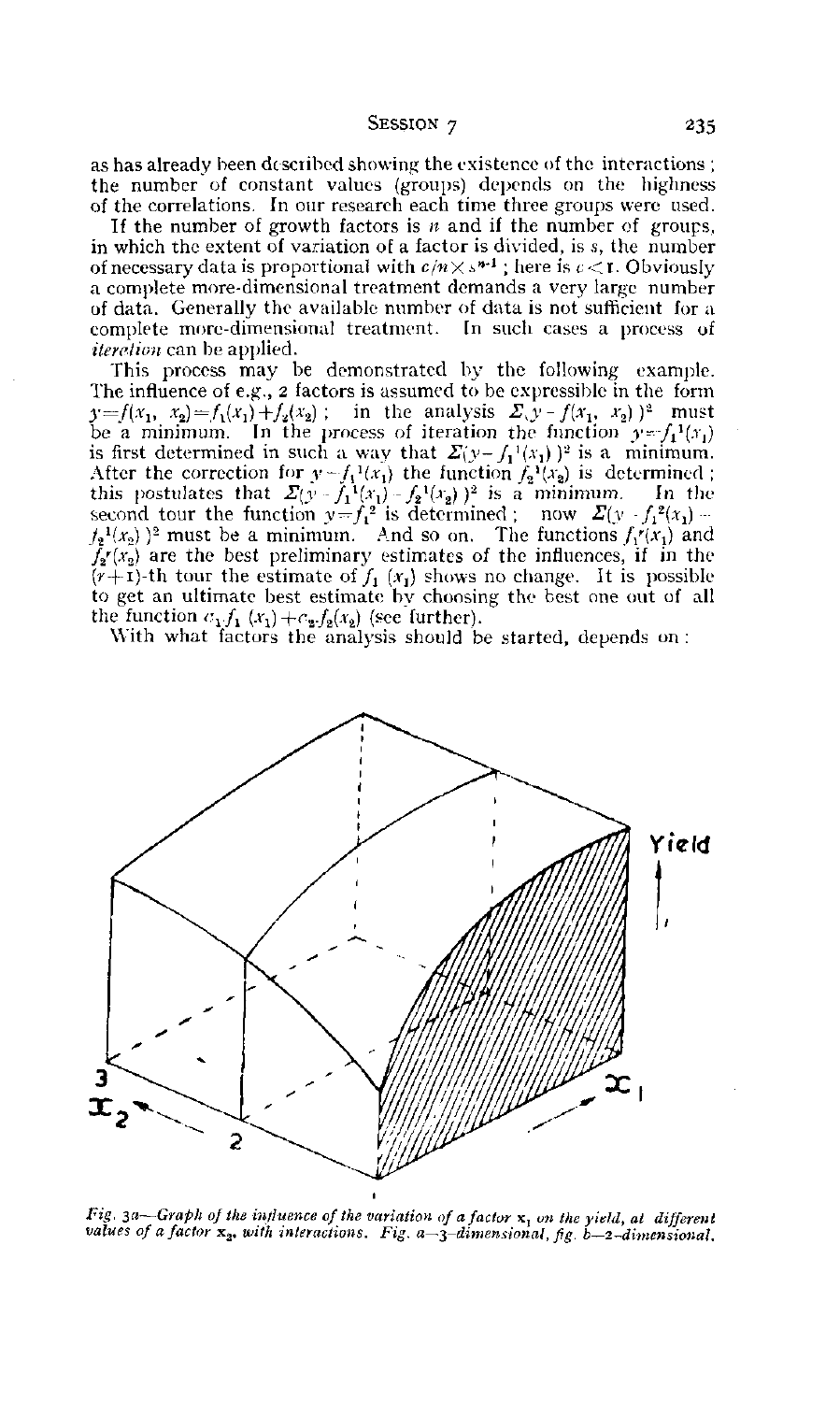

*Fig.*  $3b$ 

- *(a)* the degree of the correlation between the several growth factors ;
- *(h)* the degree of the influence of each separate factor ;
- *(c)* the degree of the interaction.

It is possible to investigate whether the results obtained by this graphical method are reliable in a mathematical-statistical respect and whether all important growth factors have been really found.

An analysis of variance can be made for the sake of an investigation into the statistical reliability ; this done, the ratio of the variances of the corrections and of the rest could be calculated. The theoretical expectation value of this ratio in a  $O$ -hypothesis is equal to  $I$ ; the F-table gives the probability of the ratio  $\geq$ the ratio found.

A second method of investigating the reliability of the results is to choose with the aid of the experimental data the best one out of all the regression equations  $y=a_1.f_1(x_1)+c_2.f_2(x_2)+\ldots+a_nf_n(x_n)$ . In these equations  $a_1, a_2, \ldots, a_n$  are constants the best estimates of which must be calculated and  $f_1(x_1), f_2(x_2), \ldots, f_n(x_n)$  are functions found graphically. The number of plots being *m* there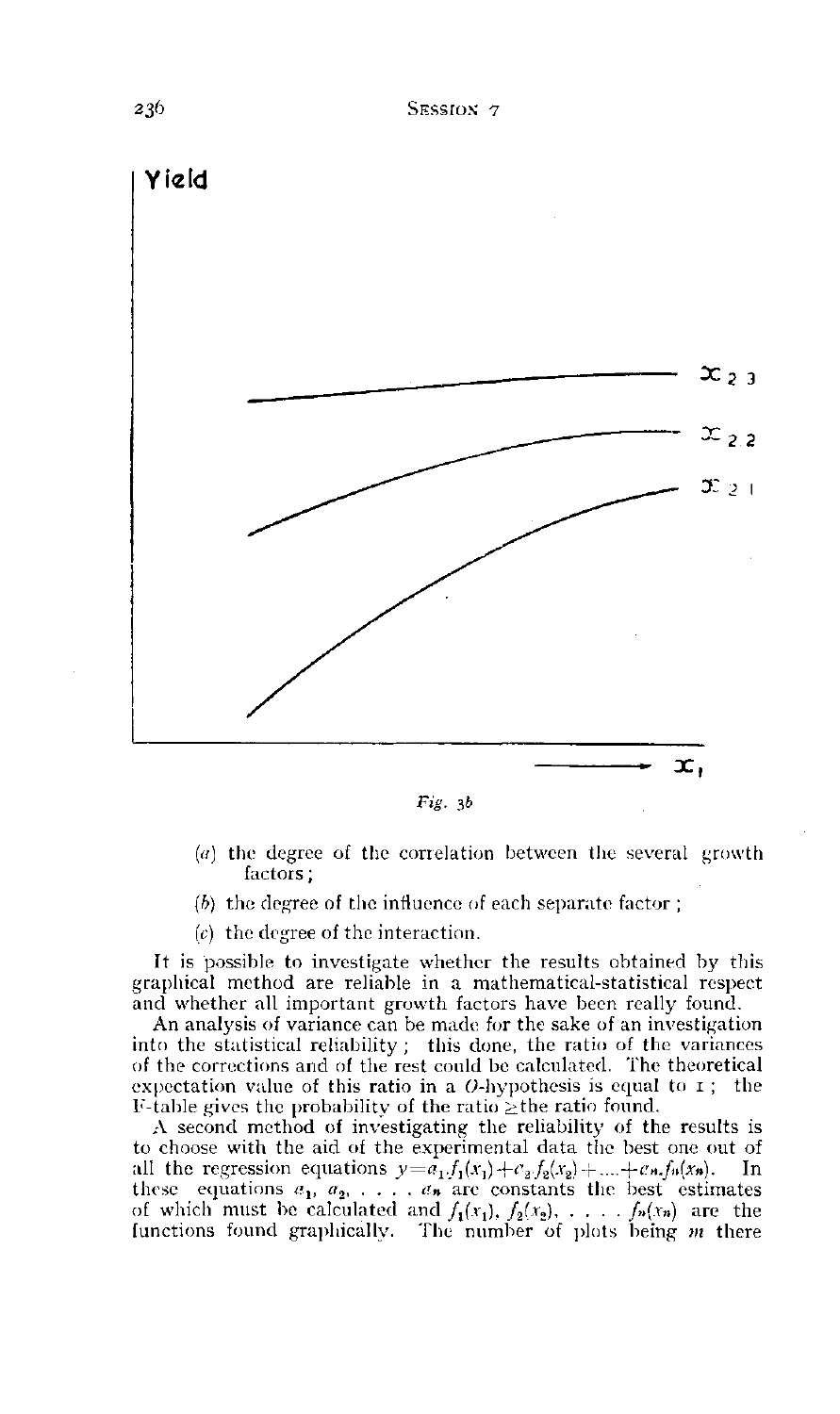#### SESSION 7

| Growth factor                                                                               | б,     | sā.   | $\tilde{\alpha}_1$ | $a^{\prime\prime}$ | $p(a^{\prime};=o)$ |
|---------------------------------------------------------------------------------------------|--------|-------|--------------------|--------------------|--------------------|
| Potash content and acidity                                                                  | 1,089. | 0,04  | 1,009              | 1,169              | $\Omega$           |
| Potash dressing<br>$\sim$ $\sim$ $\sim$<br>$\cdots$                                         | 0,964  | 0,11  | 0,744              | 1,184              | $\Omega$           |
| Clay content of topsoil<br>$\cdots$                                                         | 1,153  | 0,18  | 0.793              | 1,513              | $\Omega$           |
| Distance to farmstead<br>$\ddot{\phantom{a}}$                                               | 0,965  | 0.18  | 0.005              | 1,325              | $\Omega$           |
| Data of planting<br>$\cdots$<br>$\cdots$                                                    | 0.807  | 0,25  | 0,307              | 1,307              | 0,001              |
| Organic matter content<br>$\cdots$                                                          | 1,203  | 0,31  | 0,043              | 1,883              | $\circ$            |
| Groundwater level<br>$\cdots$                                                               | 1,779  | 0,38  | 1,010              | 2,539              | o                  |
| Depth of reduction<br>$\cdots$                                                              | 0,763  | 0, 29 | 0, 183             | 1,343              | 0,005              |
| <b>Structure</b><br>$\sim 100$ km $^{-1}$<br>$\cdots$<br>$\cdots$<br>Distribution of water- | 0,525  | 0,49  | $-0,455$           | 1,505              | 0,136              |
| stable aggregates<br>$\cdots$                                                               | 0,137  | 0,68  | $-1,223$           | 1,497              | 0,421              |
| Groundwater fluctuation                                                                     | 1,508  | 0,95  | $-0,302$           | 3,408              | 0,005              |
| Clay content of subsoil<br>$\cdots$                                                         | 0,492  | 0,40  | $-0.303$           | 1,202              | 0,115              |

are *m* equations  $A = a_1 f_1(xh_1) + a_2 f_2(xh_2) + \dots + a_n f_n(xh_n)$ . The normal equations give the best estimates  $\bar{a}_1, \bar{a}_2, \dots, \bar{a}_n$ . The following table gives the results of such a calculation (FERRARI, 1952).

The best estimate of  $c_i$  and the standard error  $s\bar{a}_1$  are calculated<br>from the equations  $y\bar{k} = a_1 f_1(x_1\bar{k}) + c_2 f_2(x_2\bar{k}) + \dots + c_{12} f_{12}(x_{12}\bar{k})$  in which<br> $k = 1, 2, \dots, 222$ . In these equations,  $y\bar{k}$  represents the on plot k and  $f_i(x)$  the effect of a growth factor or of a combination of growth factors (=correction value) on a plot  $k$ . Furthermore



Fig. 4-Graph of the influence of the variation of 3 factors on the yield, with all interactions.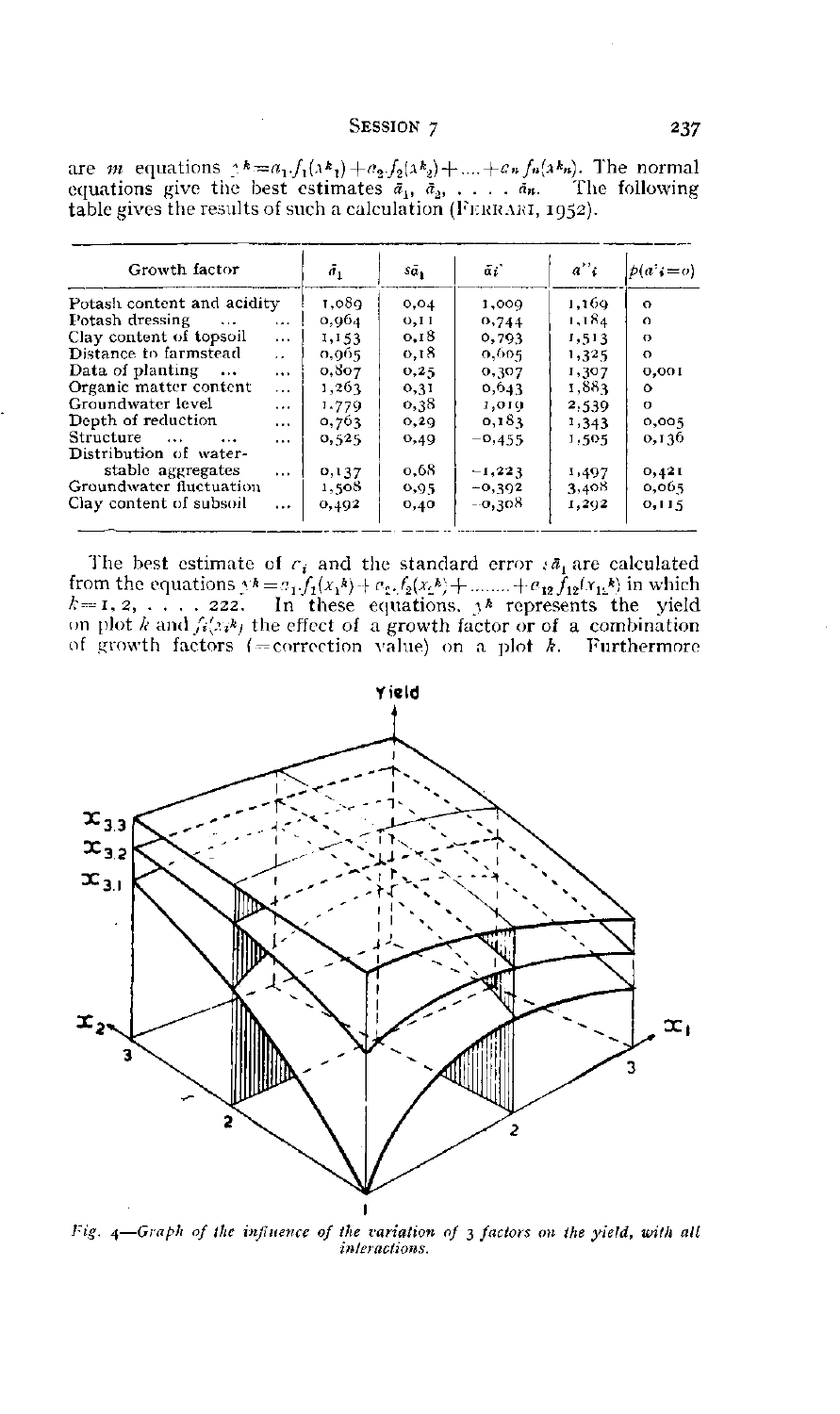## SESSION 7

 $a'$  and  $a''$  are limits beyond which  $a_i$  is lying with a probability  $p=0.05$ . Also with the aid of the data the probability p can be calculated if  $a'_{i} = 0$  and  $a''_{i} = \sim i s$ . This coefficient  $p$  being  $> 0.05$  then  $f_i(x_i) = 0$  may be an acceptable estimate and the influence of the factor, found graphically, is not reliable. We expect a value  $\bar{a}_i$  is about **I**. If  $\overline{a_i} > \overline{1}$  is, the influence is underestimated; if  $\overline{a_i} < \overline{1}$ , the influence is overestimated ; the graph of the ultimately best estimate of the influence may be found by changing the yield ordinate with a factor  $1/a_i$ .



Fig. 5-Size of each variance after successive corrections.

Figure 5 gives an answer to the question whether all important factors have been really found. It appears from the figure that about  $75\%$  of the variance in the above-mentioned research can be explained

238